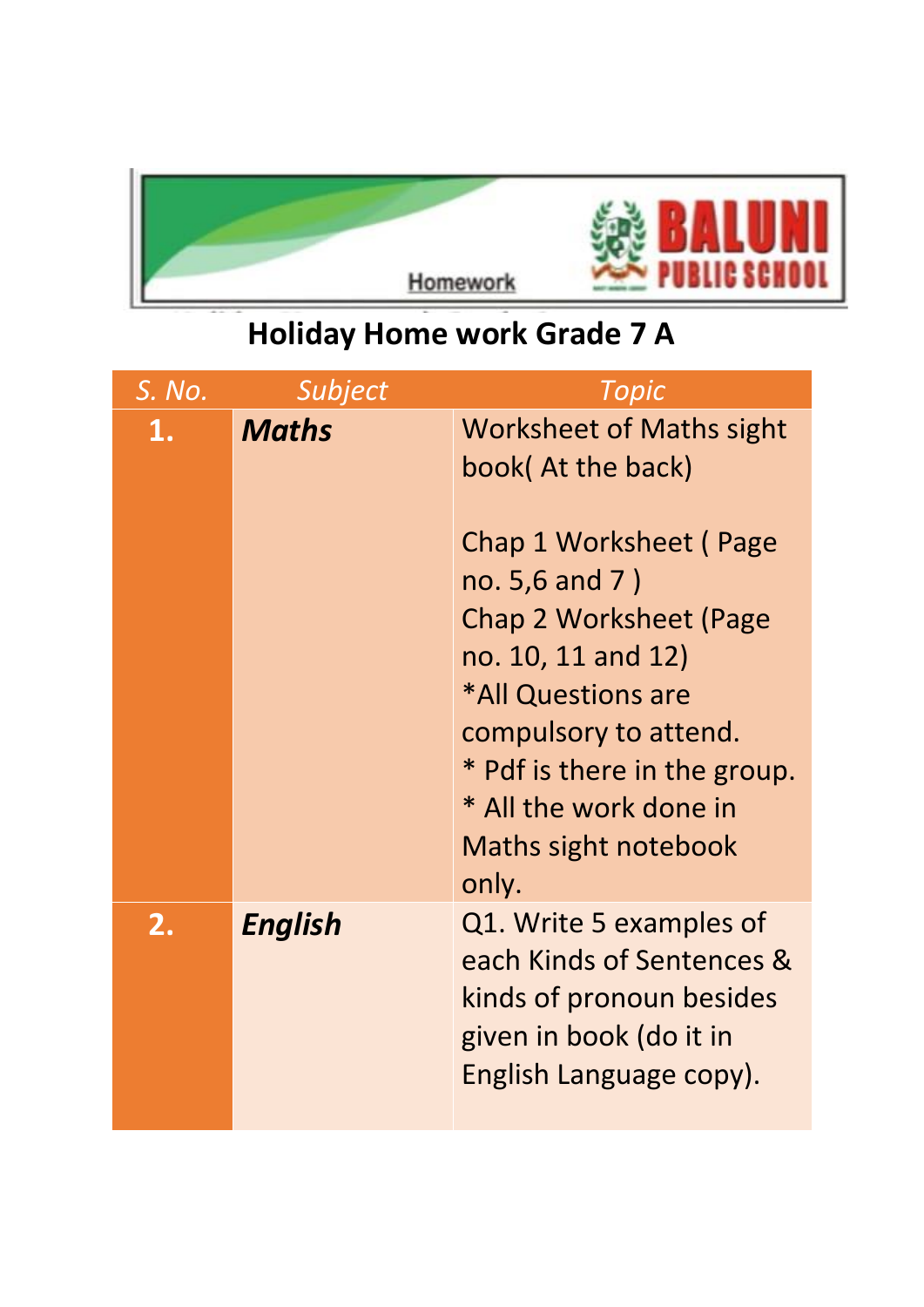Q2. Story writing Topic :- Something that makes you angry and dissatisfied. ( Do it in A-4 size sheet).

Q3. Learn chap 1&2 in English ( New Images).

Q4. Choose any one of your kids shows or movies listed below write about your favourite character of that show or movie also highlight the best quality of that character that emphasize you the most.

1 Tom and Jerry 2 Doremon 3 Harry Potter 4 Avengers 5.shinchan 6. Dr Strange Multiverse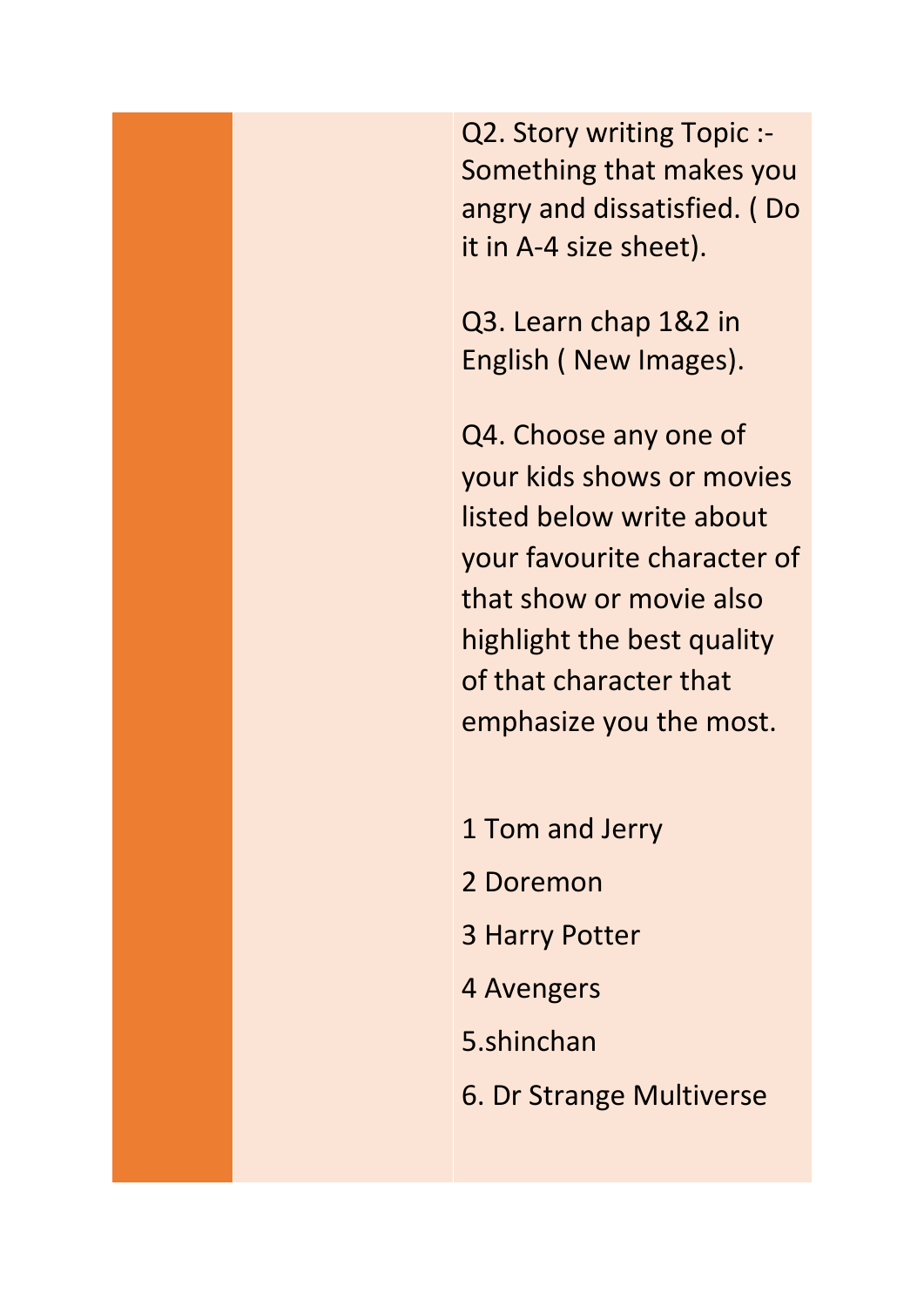|    |                       | Note: Write only about<br>two characters from the<br>above options. (200 words<br>for each)                                                          |
|----|-----------------------|------------------------------------------------------------------------------------------------------------------------------------------------------|
| 3. | Hindi                 | राजस्थान के लोगों के<br>रहन-सहन, पोशाक,<br>संस्कृति,उत्सव आदि से<br>संबंधित जानकारी एकत्रित<br>करके चित्र<br>सहित A4 साइज पेपर<br>लिखें।             |
|    |                       | गर्मियो कि किन्ही 20 दिन<br>कि छुटिटयों कि दिनचर्या<br>A4 शीट में लिखे।                                                                              |
| 4. | <b>Social Studies</b> | Make an attractive model<br>of your own choice from<br>your s.st book<br>Map Work:<br>Locate and mark the given<br>outline maps in your Map<br>Book: |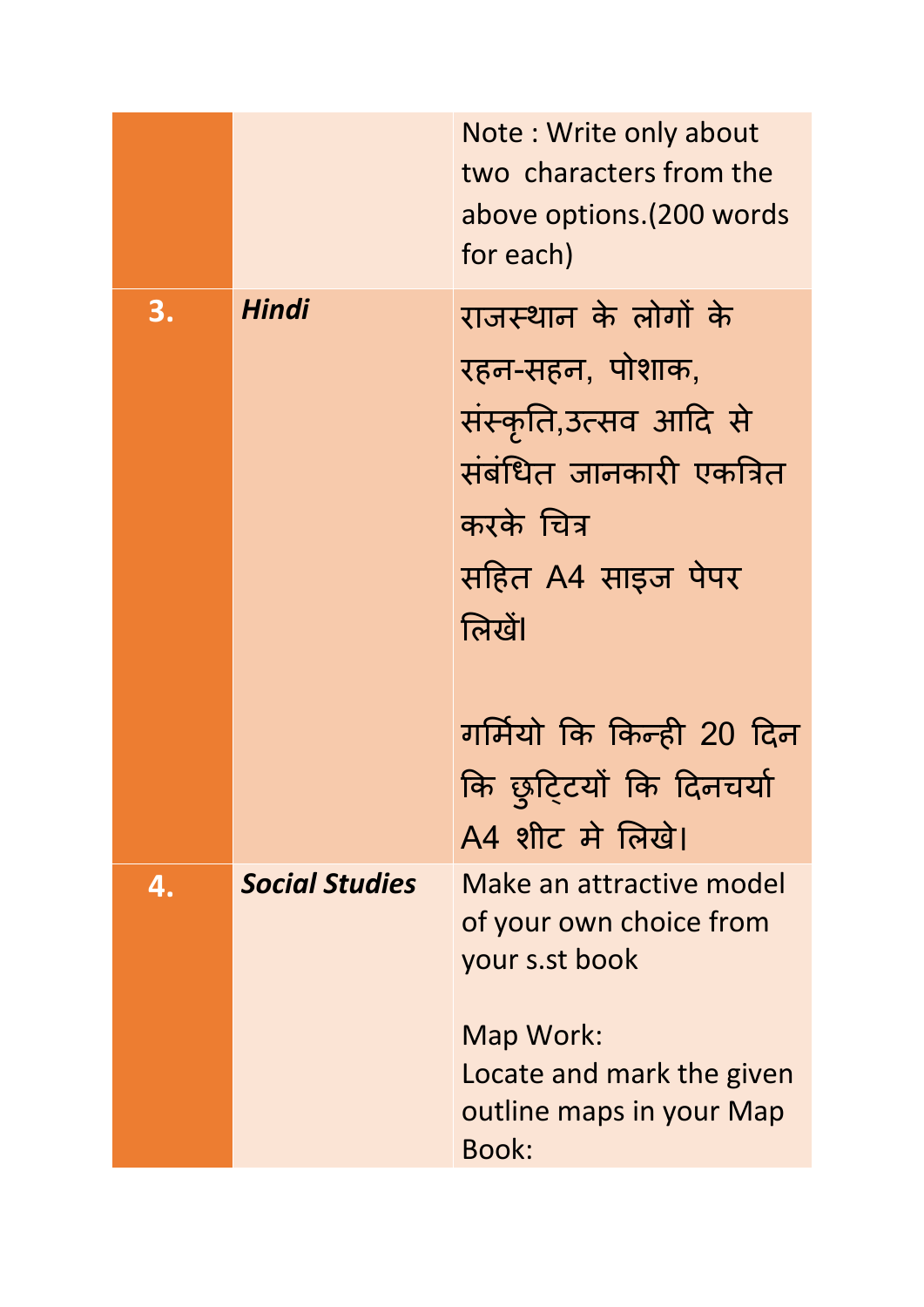|    |                | Page No: 20,22,48 and 50<br>In Creative learning :<br>Do the worksheet of<br>Geography, History and<br>Civic Chapter 1.<br>Prepare a project file of<br>Chapter 2 in history (not                                                                                                                                                    |
|----|----------------|--------------------------------------------------------------------------------------------------------------------------------------------------------------------------------------------------------------------------------------------------------------------------------------------------------------------------------------|
| 5. | <b>Science</b> | more then 5 pages)<br>Note:-Students have to<br>make model/ chart /file<br>according to the roll<br>numbers given<br>1. Make a file on different<br>types of fibres (roll<br>number 1-8)<br>2. Make a file on the topic<br>communicable and non<br>communicable disease and<br>write about the<br>vaccination (roll number 9-<br>18) |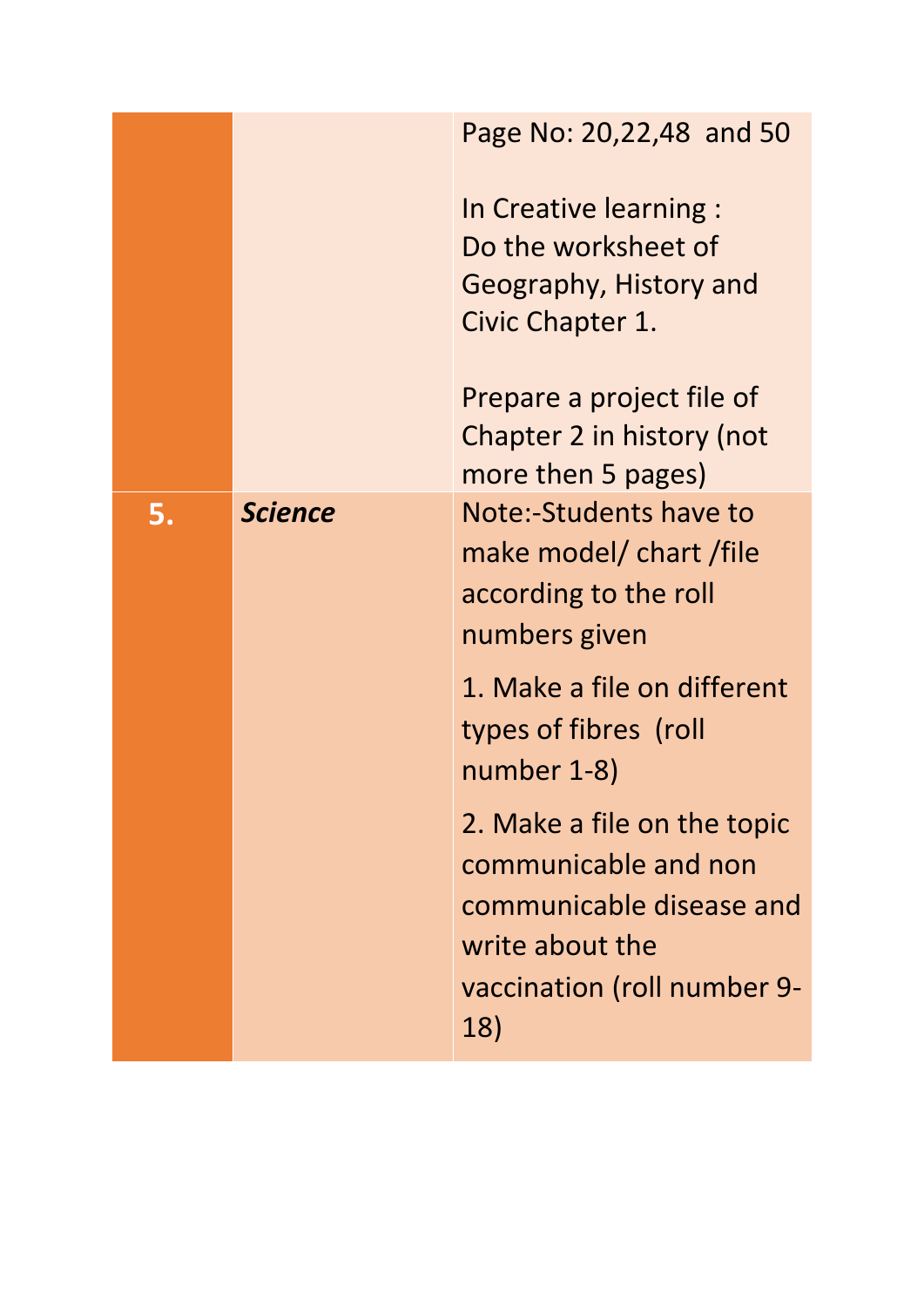|    |                 | 3. Draw a chart on defects<br>of vision(roll number 19 to<br>26)<br>4. Make a model to show<br>the circulatory system of<br>human with cardboard,<br>chart paper, thermocol etc<br>. (Roll no 27-34)<br>5. Make a model of human<br>digestive system with<br>chart paper, cardboard,<br>thermocol etc(roll no 35-<br>42)<br>6. Make a 3D model of<br>solar system with chart<br>paper, cardboard,<br>thermocol etc (roll no43-<br>45) |
|----|-----------------|---------------------------------------------------------------------------------------------------------------------------------------------------------------------------------------------------------------------------------------------------------------------------------------------------------------------------------------------------------------------------------------------------------------------------------------|
| 6. | <b>Computer</b> | Make a chart on number<br>system and set a beautiful<br>background.                                                                                                                                                                                                                                                                                                                                                                   |
| 7. | <b>Arts</b>     | Do all the work in art file.<br>*Folk dance- on page no<br>30, Draw and colour the<br>picture, using poster<br>colours and beautify with                                                                                                                                                                                                                                                                                              |